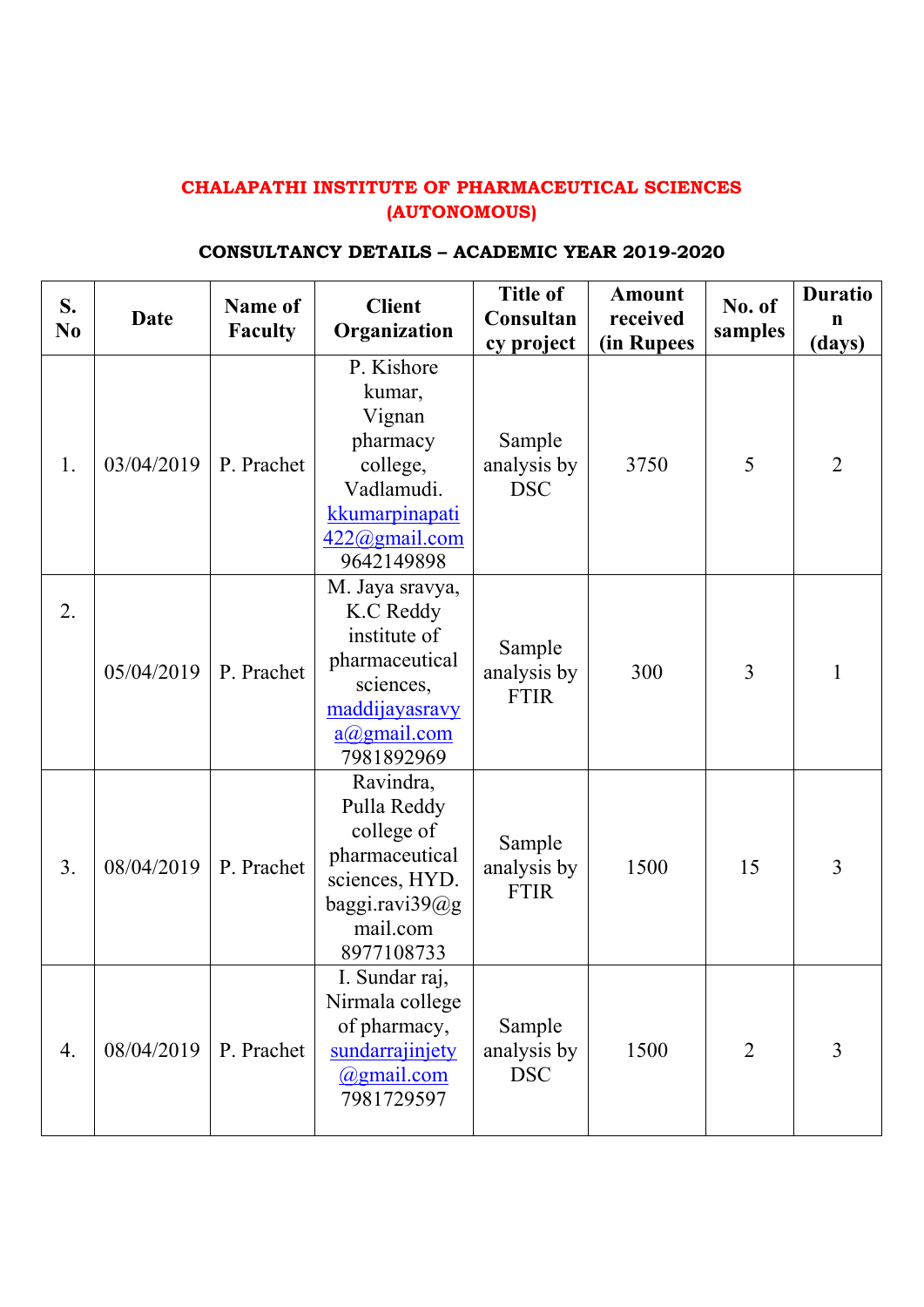| 5. | 08/04/2019 | P. Prachet | I. Sundar raj,<br>Nirmala college<br>of pharmacy<br>sundarrajinjety<br>$\omega$ gmail.com<br>7981729597                                    | Sample<br>analysis by<br><b>FTIR</b> | 200  | $\overline{2}$ | 1              |
|----|------------|------------|--------------------------------------------------------------------------------------------------------------------------------------------|--------------------------------------|------|----------------|----------------|
| 6. | 12/04/2019 | P. Prachet | <b>T. L. P</b><br>Chandana,<br>Sri<br>Vidyanikethan<br>college of<br>pharmacy,<br>Tirupathi.<br>chandanat17@g<br>mail.com<br>9440860608    | Sample<br>analysis by<br><b>DSC</b>  | 1500 | $\overline{2}$ | $\overline{2}$ |
| 7. | 12/04/2019 | P. Prachet | P. Usha rani,<br>JKC college,<br>Guntur.<br>ushakarthikeya<br><u>@gmail.com</u><br>728707487                                               | Sample<br>analysis by<br><b>FTIR</b> | 1100 | 11             | $\overline{2}$ |
| 8. | 16/04/2019 | P. Prachet | K. Santha,<br><b>KVSR</b><br>Siddhartha<br>college of<br>pharmacy,<br>Vijayawada.<br>$\text{santha01}\textcircled{a} \text{gmai}$<br>l.com | Sample<br>analysis by<br><b>FTIR</b> | 300  | 3              | 1              |
| 9. | 17/05/2019 | P. Prachet | Naga Babu,<br>KL University,<br>Vijayawada<br>andrajunagabab<br>u285@gmail.co<br>m<br>8977346636                                           | Sample<br>analysis by<br><b>FTIR</b> | 200  | $\overline{2}$ | 1              |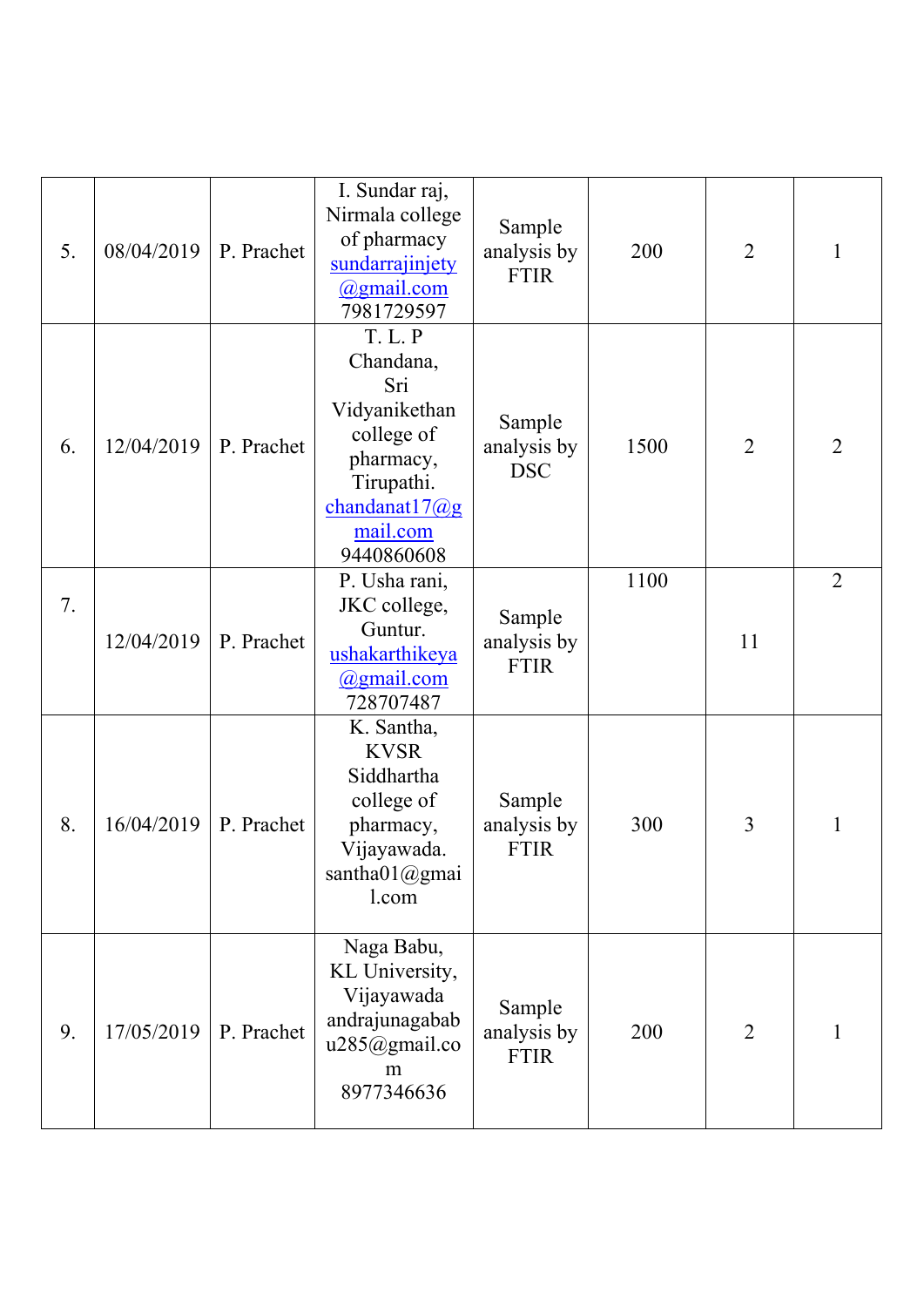| 10. | 03/06/2019 | P. Prachet | A. Lalitha,<br>KL University,<br>Vijayawada.<br>lalithapeesapati<br>@gmail.com<br>9490744714                                            | Sample<br>analysis by<br><b>FTIR</b> | 600  | 6              | 1              |
|-----|------------|------------|-----------------------------------------------------------------------------------------------------------------------------------------|--------------------------------------|------|----------------|----------------|
| 11. | 07/06/2019 | P. Prachet | T. Udaya<br>kumar,<br>Aditya college<br>of pharmacy,<br>Kakinada.<br>udaykumar.cho<br>$w$ dary $16$ ( $a$ ) gmail<br>.com<br>9985493639 | Sample<br>analysis by<br>UV-VIS      | 6000 | $\overline{2}$ | 20             |
| 12. | 17/06/2019 | P.Prachet  | B. Priyanka,<br>Nirmala college<br>of pharmacy<br>bejjampriyana19<br>94@gmail.com<br>7288947983                                         | Sample<br>analysis by<br><b>FTIR</b> | 800  | 8              | 1              |
| 13. | 17/06/2019 | P.Prachet  | G. Jyothsna,<br>Nirmala college<br>of pharmacy<br>jyothsnagangolu<br>13@gmail.com<br>7702116253                                         | Sample<br>analysis by<br><b>DSC</b>  | 3750 | 5              | 3              |
| 14. | 17/06/2019 | P.Prachet  | G. Jyothsna,<br>Nirmala college<br>of pharmacy<br>jyothsnagangolu<br>13@gmail.com<br>7702116253                                         | Sample<br>analysis by<br><b>FTIR</b> | 500  | 5              | $\overline{4}$ |
| 15. | 18/06/2019 | P.Prachet  | M. Usha Rani,<br>Sri<br>Vidyanikethan<br>college of<br>pharmacy,<br>Tirupathi.                                                          | Sample<br>analysis by<br><b>DSC</b>  | 750  | 1              | 1              |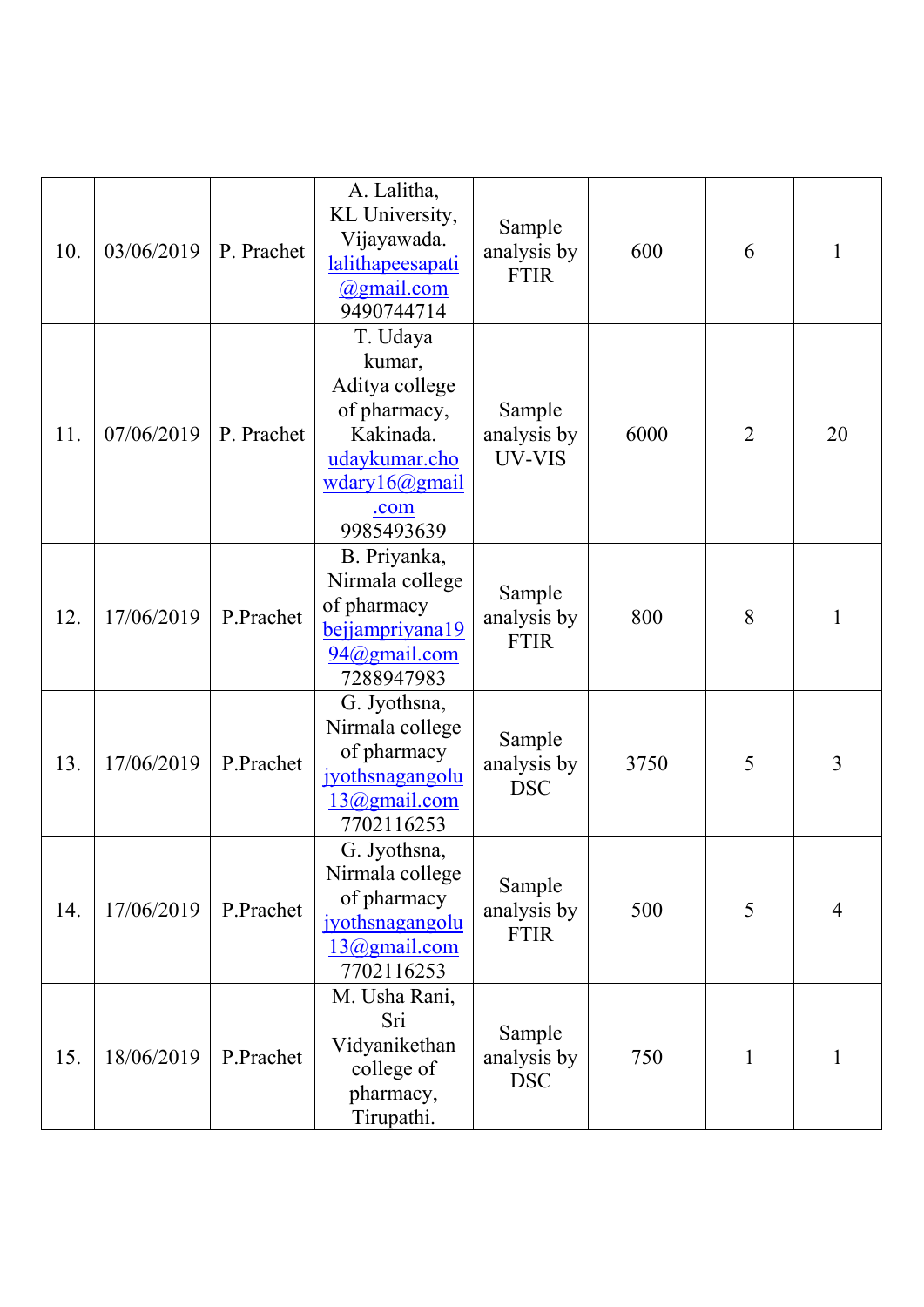|     |            |            | $s$ ujathana994 $(a)$ g                                                                                                                   |                                      |      |                |                |
|-----|------------|------------|-------------------------------------------------------------------------------------------------------------------------------------------|--------------------------------------|------|----------------|----------------|
|     |            |            | mail.com                                                                                                                                  |                                      |      |                |                |
|     |            |            | 8790860397                                                                                                                                |                                      |      |                |                |
| 16. | 21/06/2019 | P. Prachet | B. Priyanka,<br>Nirmala college<br>of pharmacy<br>bejjampriyanka1<br>994@gmail.com<br>7288947983                                          | Sample<br>analysis by<br><b>FTIR</b> | 800  | 8              | $\overline{2}$ |
| 17. | 15/07/2019 | P. Prachet | D. Chandra<br>sekhar,<br><b>SRKR</b><br>Engineering<br>college,<br>Bhimavaram.<br>$chandu1884$ <sub>(a)</sub> g<br>mail.com<br>9290886920 | Sample<br>analysis by<br><b>FTIR</b> | 700  | $\overline{7}$ | 1              |
| 18. | 17/07/2019 | P. Prachet | Spectrum<br>Pharma<br>Research<br>Solutions,<br>Kukatpally,<br>Hyderabad.<br>spectrum.ceutics<br>$\omega$ gmail.com<br>040-40273424       | Sample<br>analysis by<br><b>DSC</b>  | 4500 | 6              | $\overline{2}$ |
| 19. | 24/07/2019 | P. Prachet | Vadivel Siva,<br><b>SIMS College</b><br>of pharmacy,<br>Guntur.<br>naveenraju221<br>@gmail.com<br>9542303603                              | Sample<br>analysis by<br><b>DSC</b>  | 1000 | 1              | 1              |
| 20. | 05/08/2019 | P. Prachet | A. Nagarjuna,<br>KL University,<br>Vijayawada.<br>ayachitulanagari<br>$una(\omega)$ gmail.com                                             | Sample<br>analysis by<br><b>FTIR</b> | 800  | 8              | $\overline{2}$ |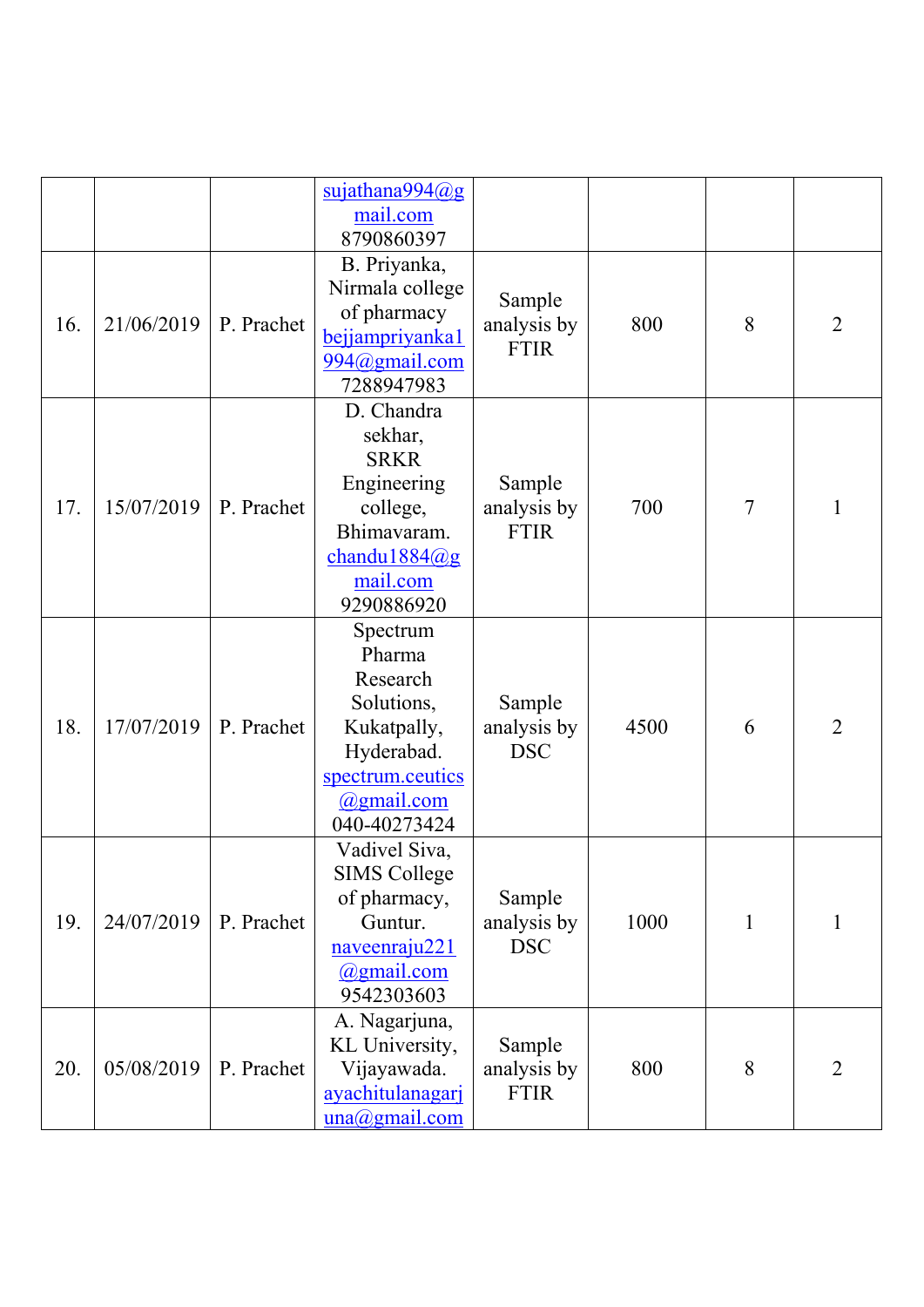|     |            |            | 9493921384                                                                                                              |                                      |      |                |                |
|-----|------------|------------|-------------------------------------------------------------------------------------------------------------------------|--------------------------------------|------|----------------|----------------|
|     |            |            |                                                                                                                         |                                      |      |                |                |
| 21. | 14/08/2019 | P. Prachet | T.<br>Nagamalleswari<br>Vignan<br>University<br>malliswari976@<br>gmail.com<br>9912736647                               | Sample<br>analysis by<br><b>FTIR</b> | 600  | 6              | $\overline{2}$ |
| 22  | 17/08/2019 | P. Prachet | B. Pavani,<br>Vishnu College<br>of pharmacy,<br>Bhimavaram.<br>pavanispharmac<br>$y(\omega)$ gmail.com<br>79975579570   | Sample<br>analysis by<br><b>FTIR</b> | 100  | 1              | 1              |
| 23. | 26/08/2019 | P. Prachet | J.Nageswara<br>Rao,<br>Government<br>Degree college,<br>Chintalapudi.<br>schoolofphysics.<br>47@gmail.com<br>9490232391 | Sample<br>analysis by<br><b>FTIR</b> | 6100 | 61             | 10             |
| 24. | 26/08/2019 | P. Prachet | K.V. Santhoshi<br>Lakshmi, ANU,<br>Guntur.<br>santhoshisantu3<br>$1$ $\omega$ gmail.com<br>9948506995                   | Sample<br>analysis by<br><b>DSC</b>  | 2000 | $\overline{2}$ | $\overline{2}$ |
| 25. | 26/08/2019 | P. Prachet | Vadivel Siva,<br><b>SIMS College</b><br>of pharmacy,<br>Guntur.<br>naveenraju221<br><u>@gmail.com</u><br>9542303603     | Sample<br>analysis by<br><b>DSC</b>  | 2000 | $\overline{2}$ | $\overline{2}$ |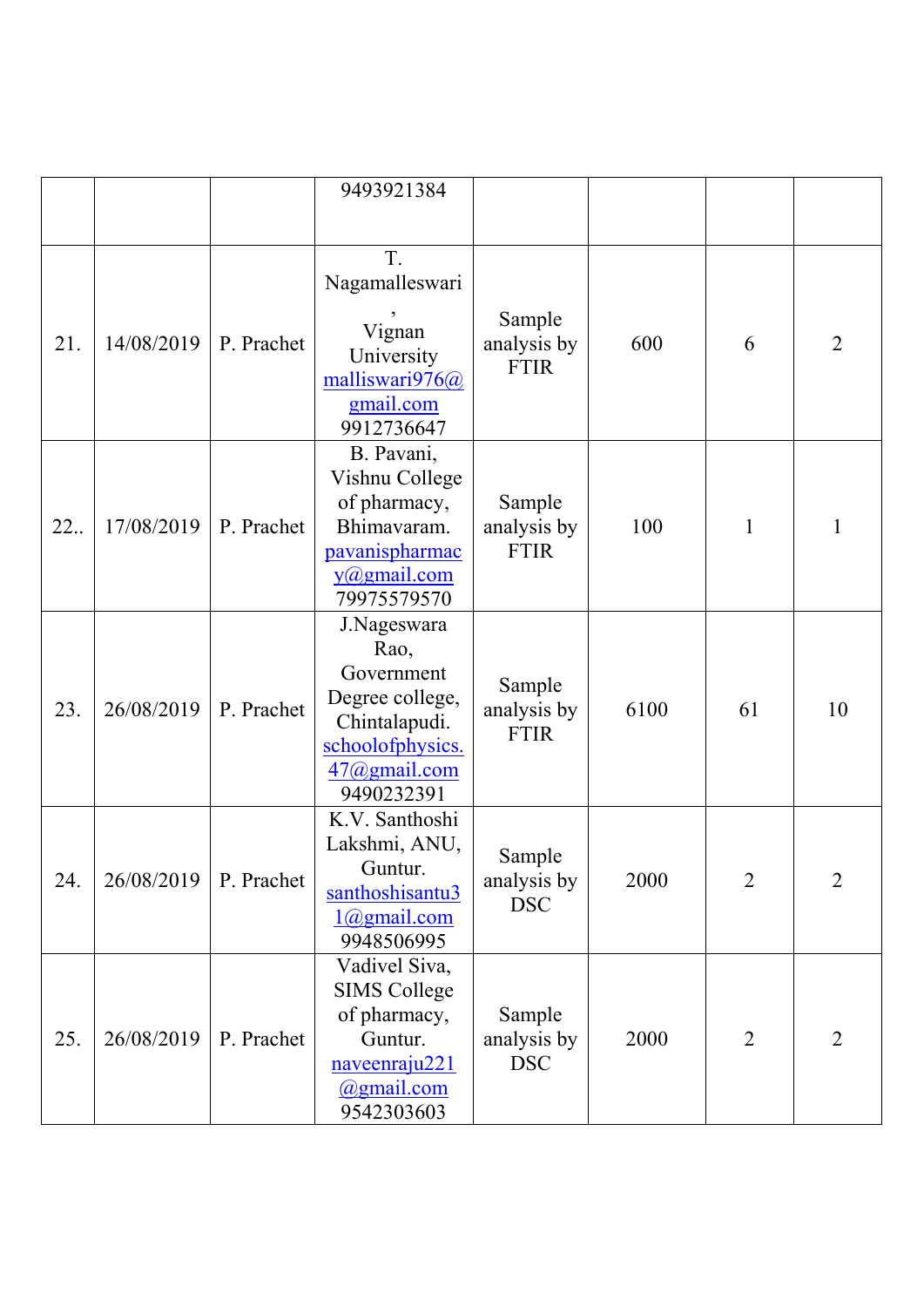| 26. | 5/09/2019  | P. Prachet | K. Sri priya,<br>Nirmala college<br>of pharmacy<br>kallamsripriya@<br>gmail.com<br>7981729597                                                   | Sample<br>analysis by<br><b>FTIR</b>            | 1900  | 9              | 1              |
|-----|------------|------------|-------------------------------------------------------------------------------------------------------------------------------------------------|-------------------------------------------------|-------|----------------|----------------|
| 27. | 15/09/2019 | P. Prachet | Antro Jenny,<br>Sri Vasavi<br>Institute of<br>Pharmaceutical<br>Sciences,<br>West Godavari<br>Dt.<br>drks8@rediffma<br>il.com<br>9985873651     | Sample<br>analysis by<br><b>FTIR</b>            | 400   | $\overline{4}$ | $\overline{2}$ |
| 28. | 23/09/2019 | P. Prachet | Dr. Bharghav<br>Bhushan Rao,<br>V.V Institute of<br>Pharmaceutical<br>Sciences,<br>Gudlavalleru.<br>drbhargav $84$ @g<br>mail.com<br>9985095050 | Sample<br>analysis by<br>FTIR and<br><b>DSC</b> | 12100 | 22             | 10             |
| 29. | 27/09/2019 | P. Prachet | P. Snehalatha,<br>KL University,<br>Vijayawada.<br>vanukuru.sneha<br>@gmail.com<br>9959440700                                                   | Sample<br>analysis by<br><b>FTIR</b>            | 200   | $\overline{2}$ | 1              |
| 30. | 4/10/2019  | P. Prachet | S. Nagamani,<br><b>VFSTR</b><br>University<br>Vadlamudi.<br>sangulanagaman<br>i@gmail.com<br>8523838445                                         | Sample<br>analysis by<br><b>FTIR</b>            | 300   | 3              | $\overline{2}$ |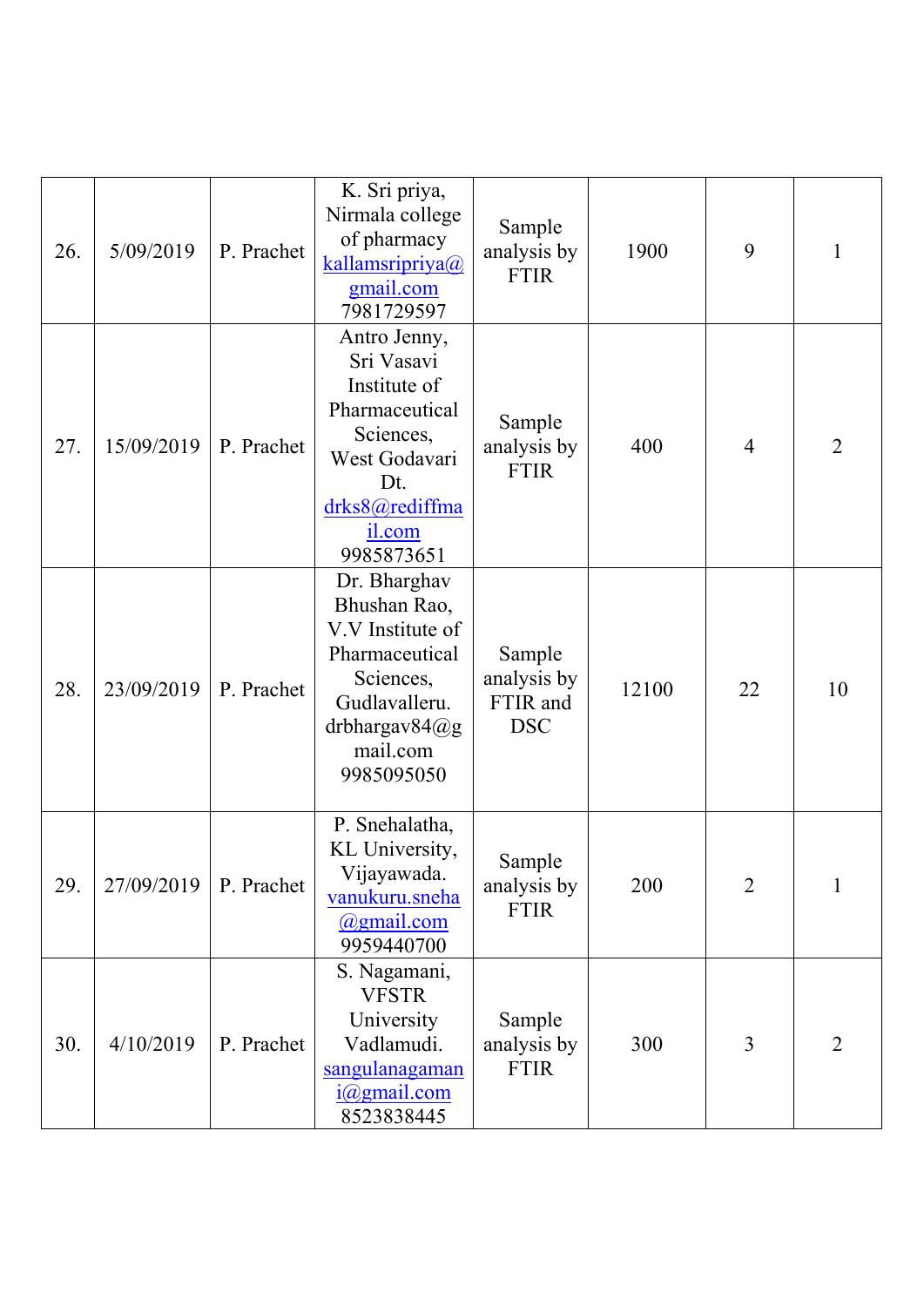| 31. | 16/10/2019 | P. Prachet | Dr. Mohan<br>Gandhi,<br>Sri Vasavi<br>Institute of<br>Pharmaceutical<br>Sciences,<br>West<br>Godavari Dt.<br>bmgandhipharm<br>$a(\omega)$ gmail.com<br>9866847094 | Sample<br>analysis by<br><b>FTIR</b> | 600  | 6              | $\overline{2}$ |
|-----|------------|------------|-------------------------------------------------------------------------------------------------------------------------------------------------------------------|--------------------------------------|------|----------------|----------------|
| 32. | 16/10/2019 | P. Prachet | Parnez ahmad,<br>KL University,<br>Hyderabad.<br>parenz.24@gma<br>il.com<br>9701831036                                                                            | Sample<br>analysis by<br><b>FTIR</b> | 2400 | 24             | $\overline{2}$ |
| 33. | 17/10/2019 | P. Prachet | G. Pavan kumar<br>K.L University,<br>gurram.pavanku<br>$\frac{\text{mar}(a)}{\text{gram}}$<br>9703673720                                                          | Sample<br>analysis by<br><b>FTIR</b> | 500  | 5              | 1              |
| 34. | 19/10/2019 | P. Prachet | T.<br>Nagamalleswari<br><b>VFSTR</b><br>malliswari976@<br>gmail.com<br>9912736647                                                                                 | Sample<br>analysis by<br><b>FTIR</b> | 600  | 6              | $\mathbf{1}$   |
| 35. | 22/10/2019 | P. Prachet | M. Vikas<br>K.L University<br>vikas333mulpur<br>$u(a)$ gmail.com<br>8333853222                                                                                    | Sample<br>analysis by<br><b>FTIR</b> | 400  | $\overline{4}$ | 1              |
| 36. | 22/10/2019 | P. Prachet | Ch. Vamsi,<br>KL University,<br>Vijayawada.<br>vamsichalidi@g<br>mail.com                                                                                         | Sample<br>analysis by<br><b>FTIR</b> | 200  | $\overline{2}$ | 1              |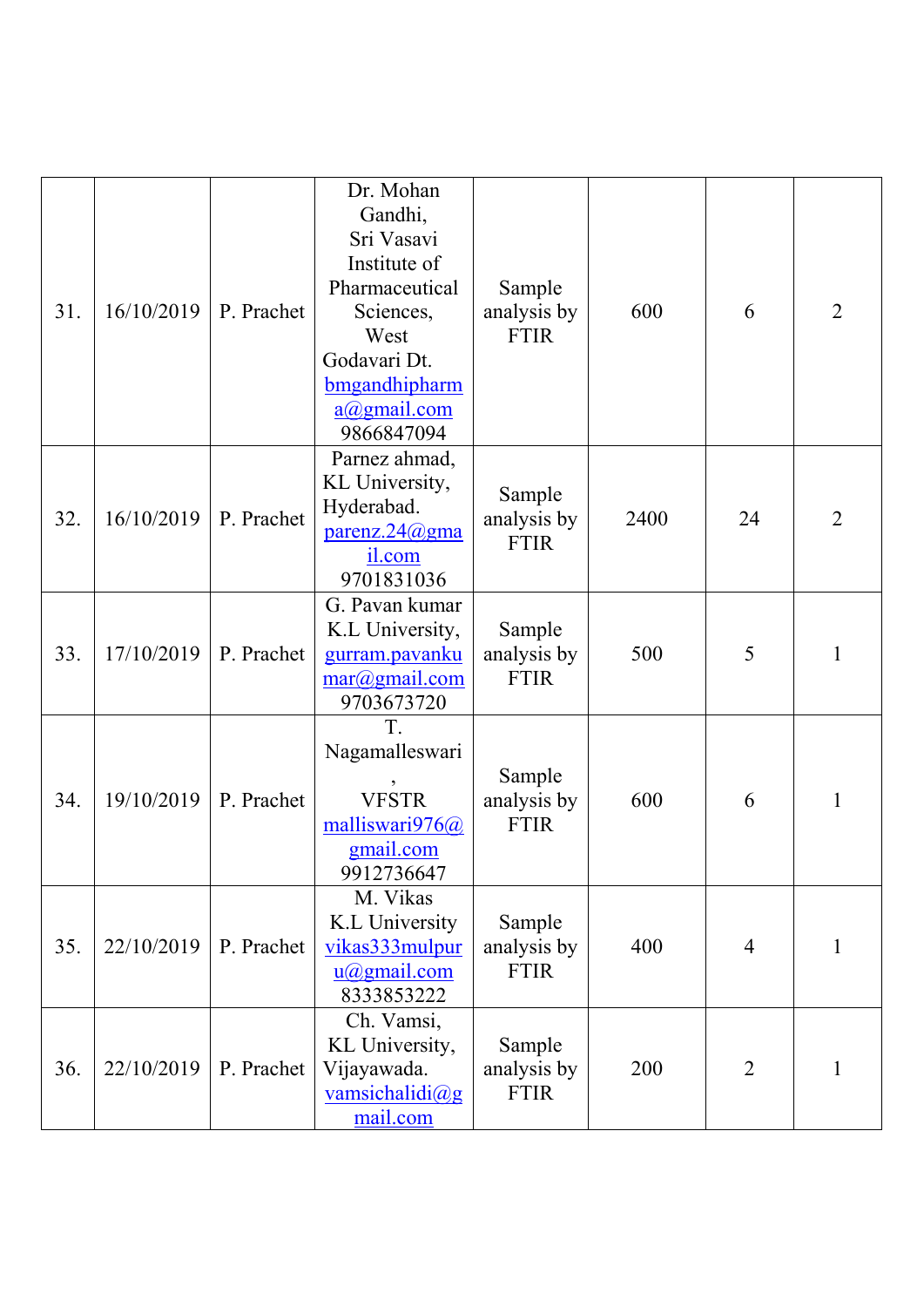|     |            |            | 8099516186                                                                                                                     |                                                   |      |                |                |
|-----|------------|------------|--------------------------------------------------------------------------------------------------------------------------------|---------------------------------------------------|------|----------------|----------------|
| 37. | 22/10/2019 | P. Prachet | M. Madhu,<br>KL University,<br>Vijayawada.<br>madhumurala77<br>$77$ ( $a$ ) gmail.com<br>9440414979                            | Sample<br>analysis by<br><b>FTIR</b>              | 200  | $\overline{2}$ | 1              |
| 38. | 02/11/2019 | P. Prachet | Nikhil Reddy,<br>KL University,<br>Vijayawada.<br>varakalanikhil10<br>10@gmail.com<br>8919282526                               | Sample<br>analysis by<br><b>FTIR</b>              | 400  | $\overline{4}$ | 1              |
| 39. | 06/11/2019 | P. Prachet | P. Snehalatha,<br>KL University,<br>Vijayawada.<br>p.sneha@gmail.<br>com<br>9959440700                                         | Sample<br>analysis by<br><b>FTIR</b>              | 800  | 8              | $\overline{2}$ |
| 40. | 06/11/2019 | P. Prachet | M. Pratap<br>Sri<br>vidyanikethan<br>college of<br>pharmacy,<br>Tirupathi.<br>pratap001@gma<br>il.com<br>7893077817            | Freeze<br>drying,<br>Particle<br>size<br>analyzer | 1500 | $\mathbf{1}$   | 1              |
| 41. | 10/12/2019 | P. Prachet | N. Teja,<br>V.V Institute of<br>Pharmaceutical<br>Sciences,<br>Gudlavalleru.<br>$d$ rbhargav $84$ @g<br>mail.com<br>9985095050 | Sample<br>analysis by<br><b>FTIR</b>              | 1000 | 10             | 2              |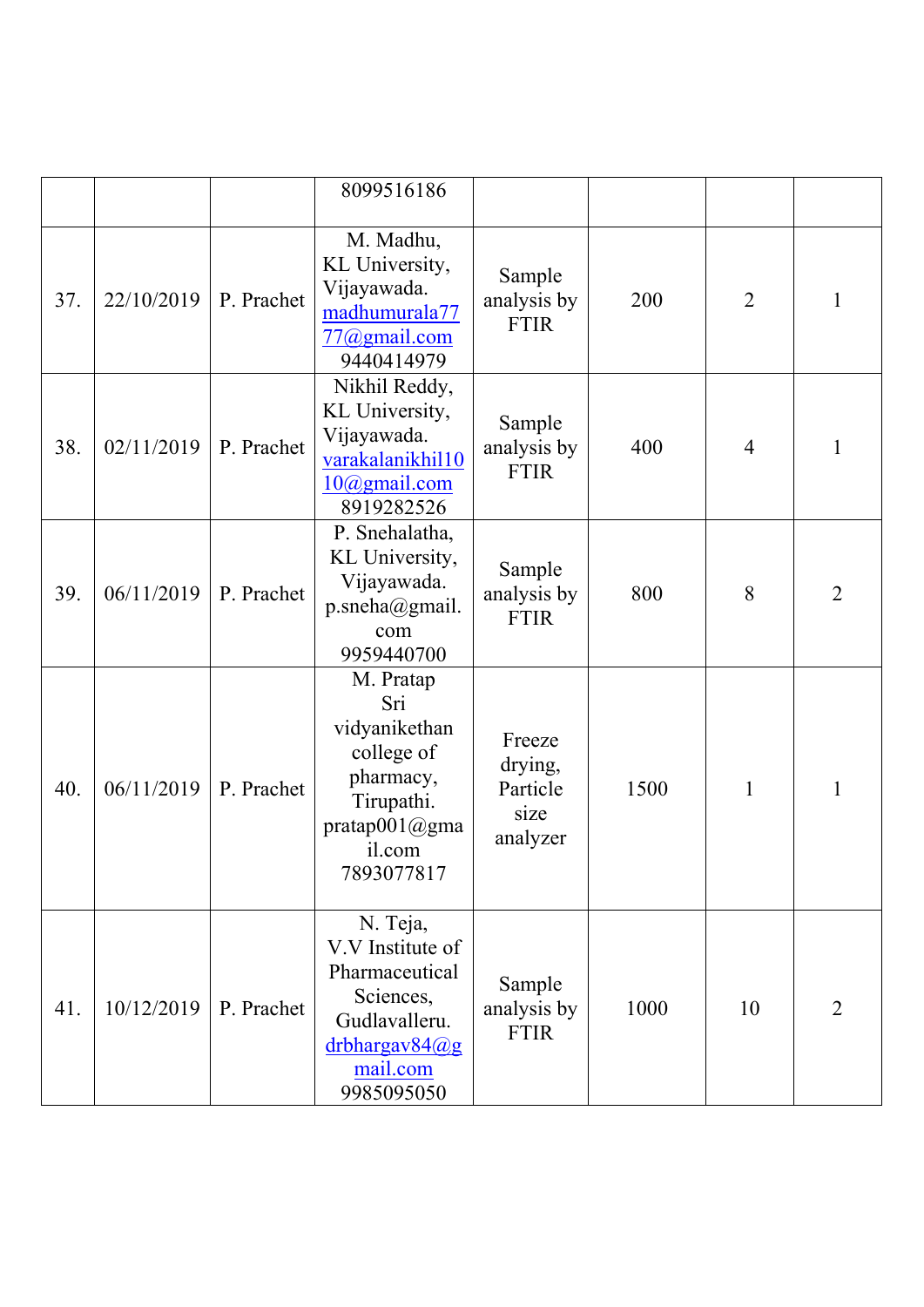| 42. | 10/12/2019 | P. Prachet | S. Nagamani,<br><b>VFSTR</b><br>University,<br>Vadlamudi.<br>sangulanagaman<br>$i$ ( $Q$ gmail.com<br>8523838445              | Sample<br>analysis by<br><b>FTIR</b>    | 400  | $\overline{4}$ | $\overline{2}$ |
|-----|------------|------------|-------------------------------------------------------------------------------------------------------------------------------|-----------------------------------------|------|----------------|----------------|
| 43. | 16/12/2019 | P. Prachet | B. Varalakshmi,<br><b>KLEF</b><br>University,<br>Vijayawada.<br>varalakshmibod<br>duluri@gmail.c<br>om<br>9494835131          | Sample<br>analysis by<br><b>FTIR</b>    | 500  | 5              | $\overline{2}$ |
| 44. | 10/01/2020 | P. Prachet | L. Shiva<br>Krishna,<br><b>VFSTR</b><br>University<br>Vadlamudi.<br>shivakrishnalok<br>$e$ @gmail.com<br>9676979462           | Sample<br>analysis by<br><b>FTIR</b>    | 1600 | 16             | $\overline{2}$ |
| 45. | 21/01/2020 | P. Prachet | T. Siva<br>Subramanyam,<br>SBG Degree &<br>PG college,<br>Sattenapalli.<br>sivasubrahmany<br>am11@gmail.co<br>m<br>9494645681 | Sample<br>analysis by<br>FTIR and<br>UV | 200  | 2              | 1              |
| 46. | 21/01/2020 | P. Prachet | M. Divya,<br>ANU, Guntur.<br>divyamanupati1<br>23@gmail.com<br>6304235294                                                     | Sample<br>analysis by<br><b>FTIR</b>    | 600  | 6              | $\overline{2}$ |
| 47. | 27/01/2020 | P. Prachet | M.<br>Sivasaidurgapra                                                                                                         | Sample<br>analysis by                   | 200  | $\overline{2}$ | 1              |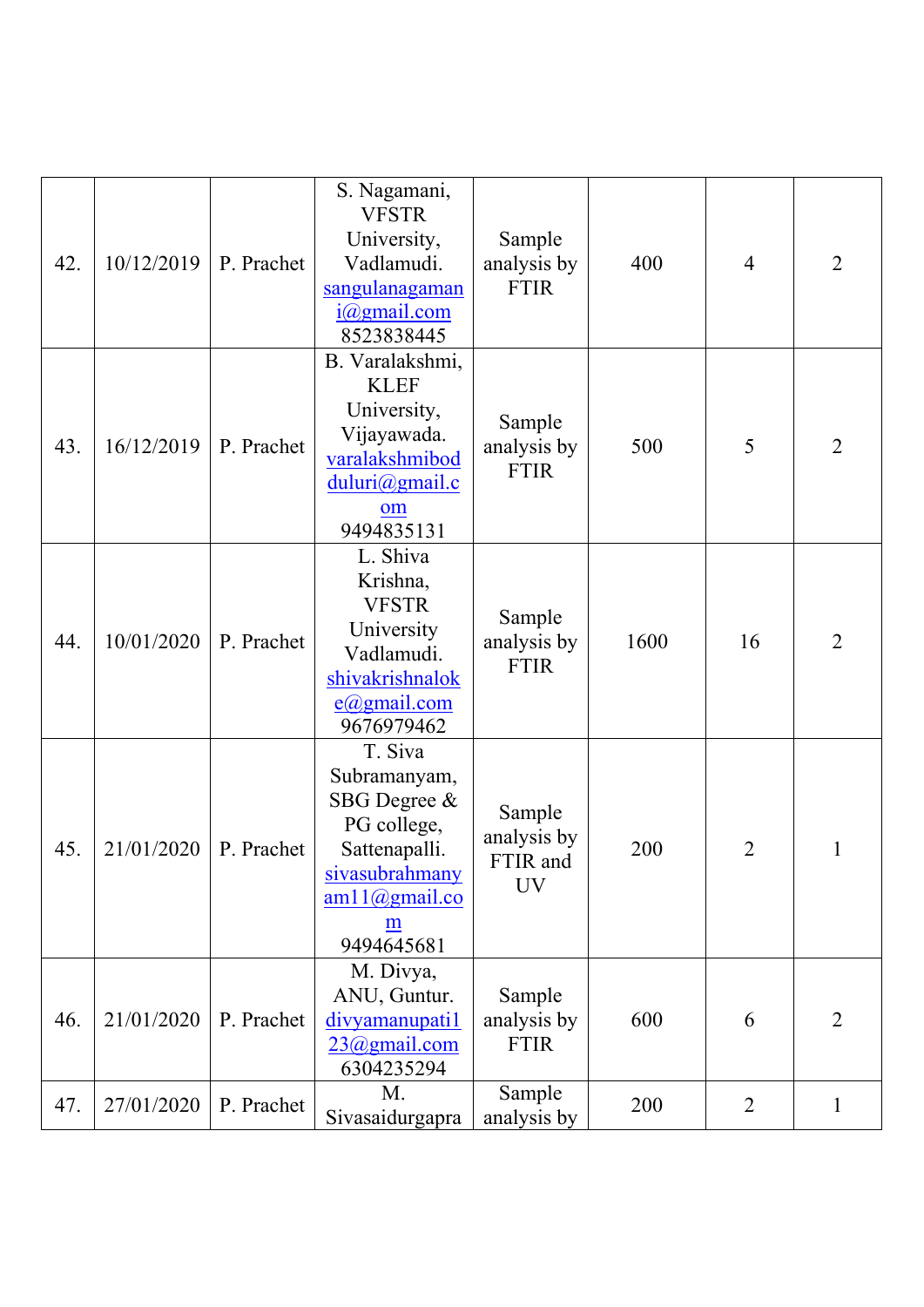|     |            |            | sad,                   | <b>FTIR</b>                |     |                |              |
|-----|------------|------------|------------------------|----------------------------|-----|----------------|--------------|
|     |            |            | V.V.Institute          |                            |     |                |              |
|     |            |            | of                     |                            |     |                |              |
|     |            |            | pharmaceutical         |                            |     |                |              |
|     |            |            | sciences,              |                            |     |                |              |
|     |            |            | Gudlavalleru.          |                            |     |                |              |
|     |            |            | durga7368@gm           |                            |     |                |              |
|     |            |            | ail.com                |                            |     |                |              |
|     |            |            | 9705643988             |                            |     |                |              |
|     |            |            | S. Aswini              |                            |     |                |              |
|     |            |            | kumari,                |                            |     |                |              |
|     |            |            | TJPS, PG               | Sample                     |     |                |              |
| 48. | 27/01/2020 | P. Prachet | College Guntur.        | analysis by<br>FTIR and    | 200 | $\overline{2}$ | 1            |
|     |            |            | physicstipsc@g         | <b>UV</b>                  |     |                |              |
|     |            |            | mail.com               |                            |     |                |              |
|     |            |            | 9494647065             |                            |     |                |              |
|     |            |            | K.T.                   |                            |     |                |              |
|     |            |            | Sunilkumar,            |                            |     |                |              |
|     |            |            | Sri Vishnu             |                            |     |                |              |
|     |            |            | college of             |                            |     |                |              |
| 49. | 29/01/2020 | P. Prachet | pharmaceutical         | Sample                     | 300 | 3              | 1            |
|     |            |            | sciences               | analysis by<br><b>FTIR</b> |     |                |              |
|     |            |            | Bhimavaram.            |                            |     |                |              |
|     |            |            | sunil@svcp.edu.        |                            |     |                |              |
|     |            |            | 1n                     |                            |     |                |              |
|     |            |            | 8125147976             |                            |     |                |              |
|     |            |            | G. Saleem,             |                            |     |                |              |
|     |            |            | Labbipet,              |                            |     |                |              |
| 50. | 01/02/2020 | P. Prachet | Vijayawada.            | Sample                     | 100 | $\mathbf{1}$   | $\mathbf{1}$ |
|     |            |            | saleemsk1353@          | analysis by<br><b>FTIR</b> |     |                |              |
|     |            |            | gmail.com              |                            |     |                |              |
|     |            |            | 9182531061             |                            |     |                |              |
|     | 03/02/2020 |            | A .Nagarjuna,          |                            |     |                |              |
|     |            |            | KL University,         | Sample                     |     |                |              |
| 51. |            | P. Prachet | Vijayawada.            | analysis by                | 700 | $\tau$         | $\mathbf{1}$ |
|     |            |            | ayachitulnagarju       | <b>FTIR</b>                |     |                |              |
|     |            |            | $na(\omega)$ gmail.com |                            |     |                |              |
|     |            |            | 9493921384             |                            |     |                |              |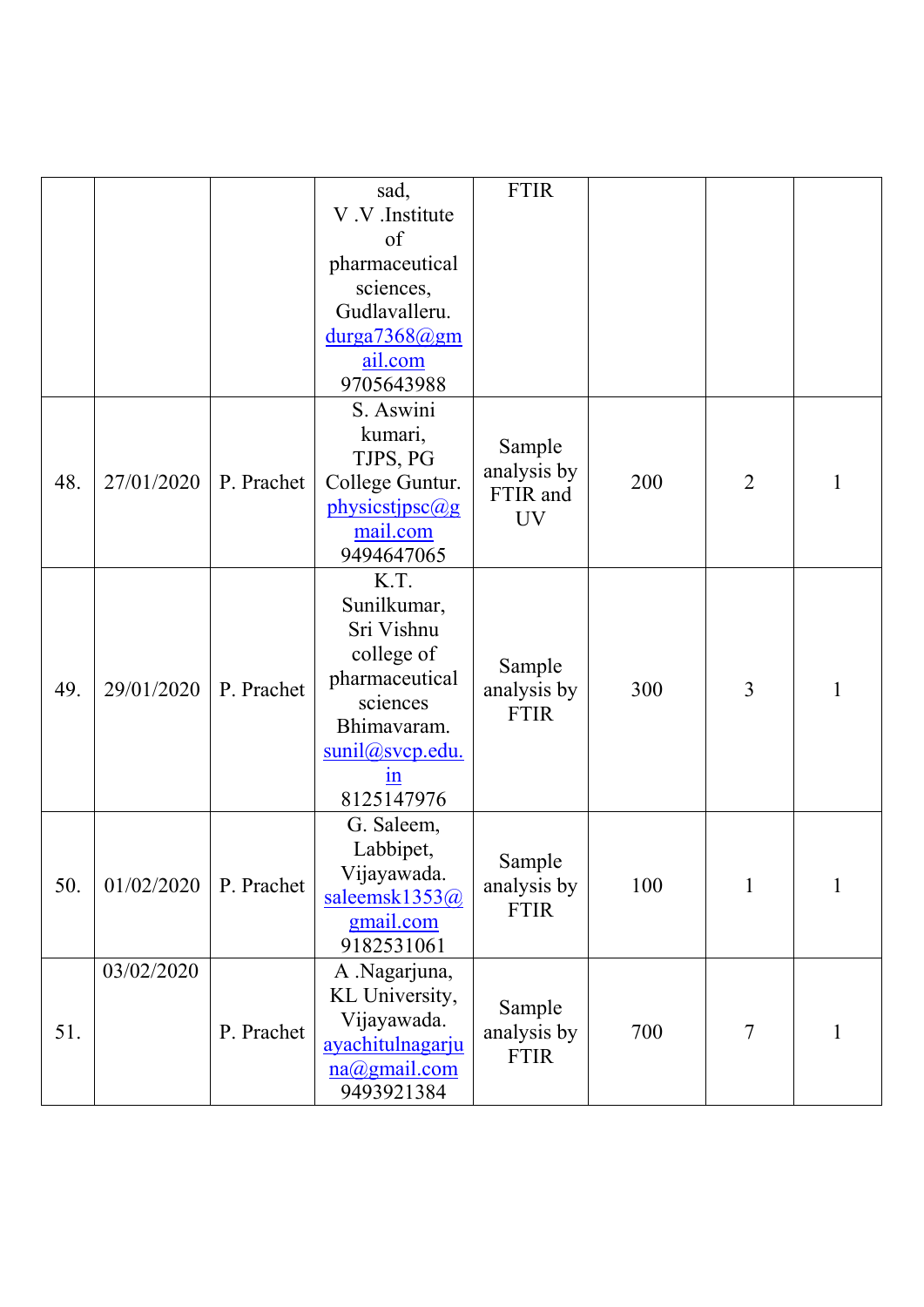|     | 05/02/2020 |                  | J. Suresh                                                                                                                                 |                                                |      |    |                |
|-----|------------|------------------|-------------------------------------------------------------------------------------------------------------------------------------------|------------------------------------------------|------|----|----------------|
| 52. |            | P. Prachet       | Krishna,<br>ANU, Guntur.<br>juvviguntakrish<br><u>@gmail.com</u><br>7659072983                                                            | Sample<br>analysis by<br><b>UV</b>             | 100  | 1  | 1              |
| 53. | 11/02/2020 | P. Prachet       | D. Sandeep,<br>SIMS college of<br>pharmacy,<br>Guntur.<br>$\frac{\text{san807473} \textcircled{a} \text{gm}}{2}$<br>ail.com<br>9640164192 | Sample<br>analysis by<br><b>FTIR</b>           | 100  | 1  | 1              |
| 54. | 13/02/2020 | P. Prachet       | G. Venkata<br>Ramana,<br>SBG degree &<br>PB college,<br>Sattenapalli<br>ganjivenkataravi<br>$ndra(\omega)$ gmail.co<br>m<br>8179011882    | Sample<br>analysis by<br>FTIR and<br><b>UV</b> | 1900 | 19 | $\overline{7}$ |
| 55. | 15/02/2020 | M.Siva<br>Prasad | Dr. B. Pradeep<br>Kumar,<br><b>KLEF</b><br>tummalaanushac<br>howdary@gmail<br>.com<br>8919171860                                          | Sample<br>analysis by<br><b>FTIR</b>           | 700  | 7  | 3              |
| 56. | 15/02/2020 | M.Siva<br>Prasad | K. Venkata<br>lakshmi,<br>TJPS college,<br>Guntur.<br>physicstjps@gm<br>ail.com<br>6301861901                                             | Sample<br>analysis by<br>UV                    | 400  | 4  | $\overline{2}$ |
| 57. | 15/02/2020 | P.Prachet        | Wonodwosen.<br>k,<br><b>KLEF</b>                                                                                                          | Sample<br>analysis by<br><b>FTIR</b>           | 600  | 6  | 2              |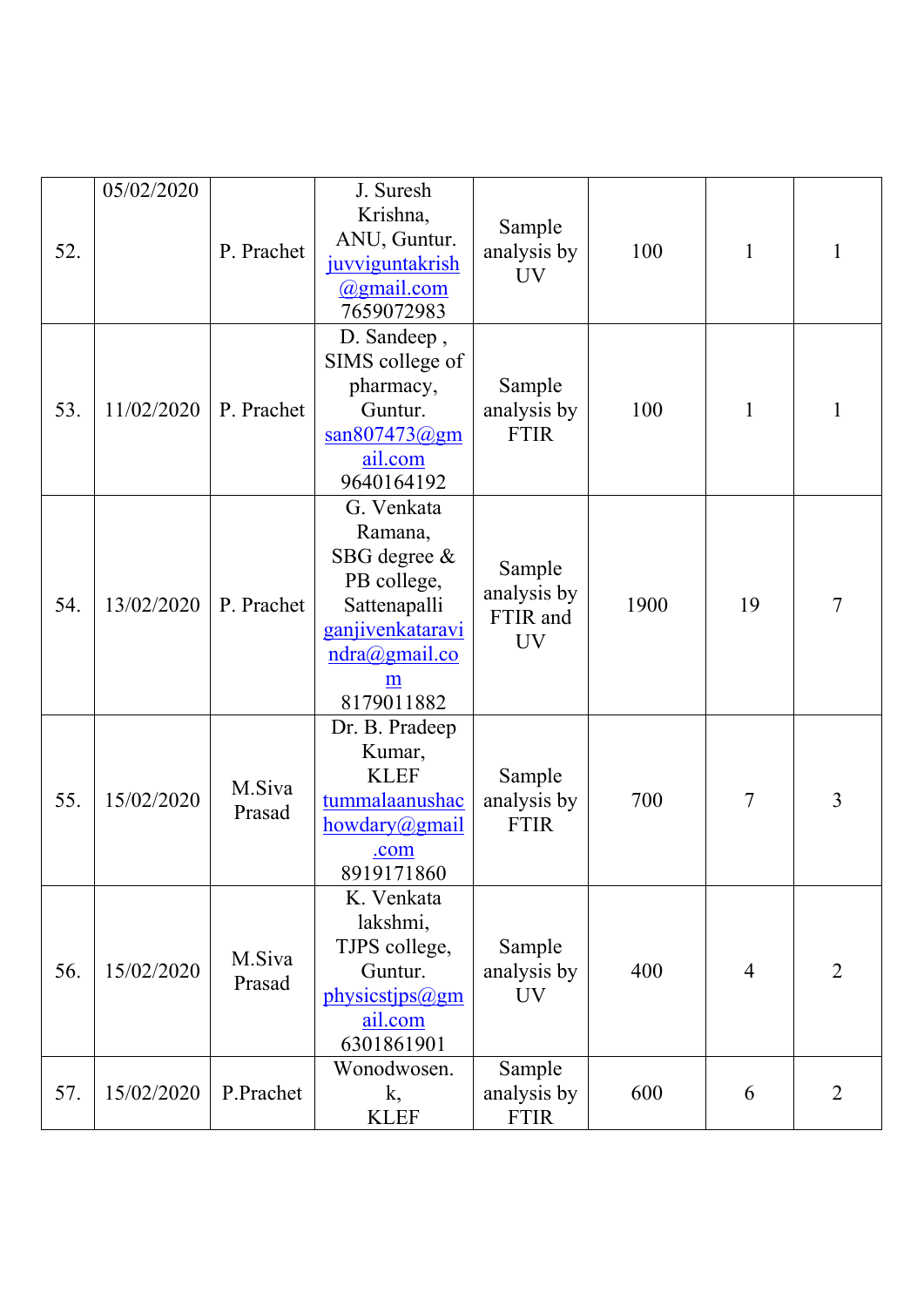|     |            |           | wondwosenkebs<br>$\frac{\text{mart}(a) \text{gmail.co}}{a}$                        |                                              |     |                |                |
|-----|------------|-----------|------------------------------------------------------------------------------------|----------------------------------------------|-----|----------------|----------------|
|     |            |           | m<br>8096527175                                                                    |                                              |     |                |                |
| 58. | 18/02/2020 | P.Prachet | Y. Ravi Kumar<br>1490ravi@gmai<br>l.com<br>9087279849                              | Sample<br>analysis by<br><b>FTIR</b>         | 100 | $\mathbf{1}$   | $\mathbf 1$    |
| 59. | 19/02/2020 | P.Prachet | G. Saleem,<br>KLU,<br>Vijayawada.<br>saleemask1353<br>@gmail.com<br>9182531061     | Sample<br>analysis by<br><b>FTIR</b>         | 100 | $\mathbf{1}$   | 1              |
| 60. | 20/02/2020 | P.Prachet | K. Hari Krishna,<br>TJPS, Guntur.<br>hk223410 $@gma$<br>il.com<br>8919796752       | Sample<br>analysis by<br>FTIR &<br><b>UV</b> | 400 | 4              | $\overline{2}$ |
| 61. | 20/02/2020 | P.Prachet | N. Jyothi,<br>VFSTRU,<br>Vadlamudi.<br>jyothi $01407$ @g<br>mail.com<br>9951097166 | Sample<br>analysis by<br><b>FTIR</b>         | 200 | $\overline{2}$ | $\mathbf{1}$   |
| 62. | 20/02/2020 | P.Prachet | M.V. Sai Mohan<br>Reddy<br>venkatasaimoha<br>$n96$ @gmail.com<br>8985775214        | Sample<br>analysis by<br><b>FTIR</b>         | 400 | 4              | 2              |
| 63. | 20/02/2020 | P.Prachet | Gnana Kiran,<br>KLU,<br>Vijayawada.<br>gnanakiran33@<br>gmail.com<br>9908397966    | Sample<br>analysis by<br><b>FTIR</b>         | 500 | 5              | 3              |
| 64. | 27/02/2020 | P.Prachet | G. Vijay Kumar,<br>AM Reddy                                                        | Sample<br>analysis by                        | 700 | $\tau$         | 3              |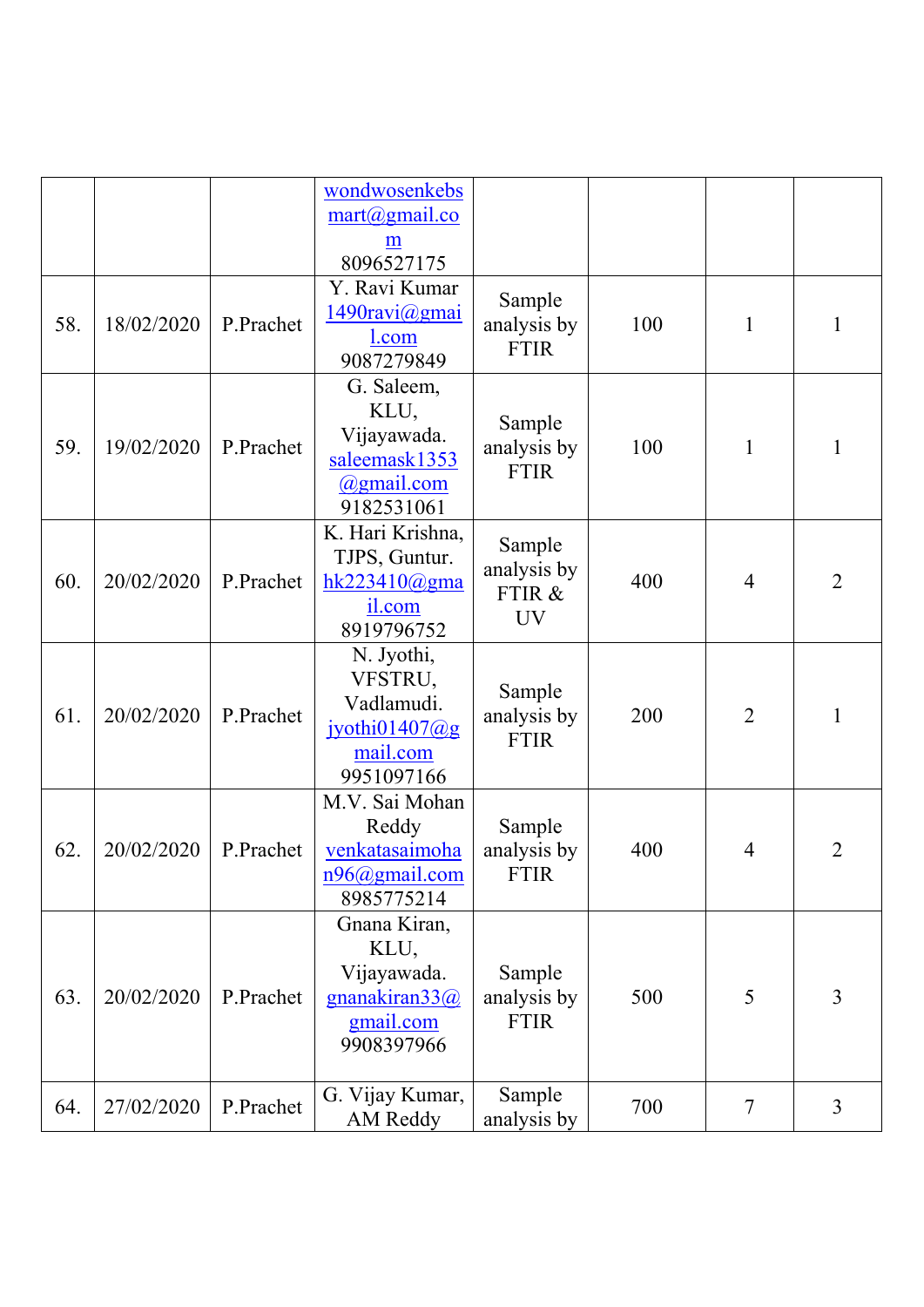|     |            |                  | College,               | <b>FTIR</b>                          |      |                |                |
|-----|------------|------------------|------------------------|--------------------------------------|------|----------------|----------------|
|     |            |                  | Narasaraopet.          |                                      |      |                |                |
|     |            |                  | g.vijaykumar00         |                                      |      |                |                |
|     |            |                  | $00$ ( $a$ ) gmail.com |                                      |      |                |                |
|     |            |                  | 9515254237             |                                      |      |                |                |
|     | 29/02/2020 | P.Prachet        | M. Navya Sri,          |                                      |      |                |                |
|     |            |                  | <b>Sree</b>            | Sample<br>analysis by<br><b>DSC</b>  | 1000 | 1              | 1              |
| 65. |            |                  | Vidyaniketan           |                                      |      |                |                |
|     |            |                  | college of             |                                      |      |                |                |
|     |            |                  | pharmacy,              |                                      |      |                |                |
|     |            |                  | Tirupati.              |                                      |      |                |                |
|     |            |                  | navyasri.maddu         |                                      |      |                |                |
|     |            |                  | kuri2709@gmai          |                                      |      |                |                |
|     |            |                  | l.com                  |                                      |      |                |                |
|     |            |                  | 9866072447             |                                      |      |                |                |
|     | 03/03/2020 | P.Prachet        | Dr.P. Bhargavi,        | Sample<br>analysis by<br><b>FTIR</b> | 800  | 8              | $\overline{4}$ |
|     |            |                  | VV institute of        |                                      |      |                |                |
|     |            |                  | Pharmaceutical         |                                      |      |                |                |
|     |            |                  | sciences,              |                                      |      |                |                |
| 66. |            |                  | Gudlavaleru.           |                                      |      |                |                |
|     |            |                  | drbhargav84@g          |                                      |      |                |                |
|     |            |                  | mail.com               |                                      |      |                |                |
|     |            |                  | 9985095050             |                                      |      |                |                |
|     | 06/03/2020 | M.Siva<br>Prasad | Dr. N. Krishna         | Sample<br>analysis by<br><b>FTIR</b> | 500  | 5              | $\overline{4}$ |
|     |            |                  | Jyothi, KLU,           |                                      |      |                |                |
| 62. |            |                  | Vijayawada.            |                                      |      |                |                |
|     |            |                  | jyothinadella82        |                                      |      |                |                |
|     |            |                  | @gmail.com             |                                      |      |                |                |
|     |            |                  | 9491544730             |                                      |      |                |                |
|     | 06/03/2020 | M.Siva<br>Prasad | Dr. B. Pradeep         | Sample<br>analysis by<br><b>FTIR</b> |      |                |                |
|     |            |                  | Kumar, KLU,            |                                      | 400  | $\overline{4}$ | $\overline{2}$ |
| 67. |            |                  | Vijayawada.            |                                      |      |                |                |
|     |            |                  | akhuntia01@gm          |                                      |      |                |                |
|     |            |                  | ail.com                |                                      |      |                |                |
|     |            |                  | 9439002352             |                                      |      |                |                |
| 68. | 06/03/2020 | M.Siva<br>Prasad | P.Sneha Latha,         | Sample<br>analysis by<br><b>FTIR</b> | 100  | $\mathbf{1}$   | $\mathbf 1$    |
|     |            |                  | KLU,                   |                                      |      |                |                |
|     |            |                  | Vijayawada.            |                                      |      |                |                |
|     |            |                  | vanukuru.sneha         |                                      |      |                |                |